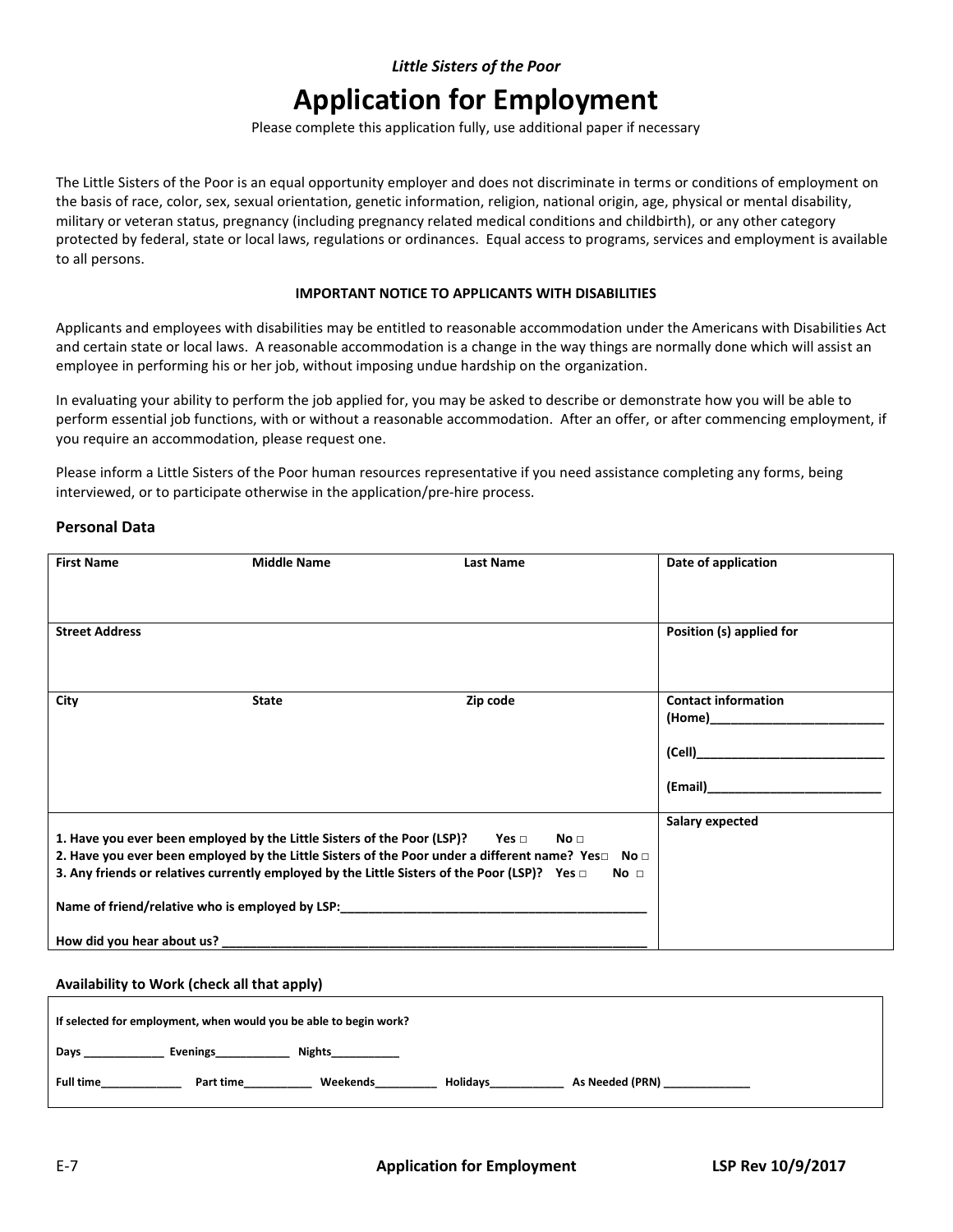# **Education**

| <b>Circle the Highest Grade Completed</b>                                     | <b>Elementary/Grammar School</b><br>12345678 | <b>High School</b><br>1 2 3 4 | College<br>1 2 3 4             |
|-------------------------------------------------------------------------------|----------------------------------------------|-------------------------------|--------------------------------|
|                                                                               |                                              |                               |                                |
| <b>Name of High School</b>                                                    | Location                                     | <b>Grade Average</b>          | <b>Graduate or GED?</b><br>Yes |
|                                                                               |                                              |                               | No                             |
| <b>Name of College</b>                                                        | Location                                     | Degree/Major                  | Graduate?<br>Yes               |
|                                                                               |                                              |                               | No                             |
| <b>Other Formal Education or Special</b><br><b>Training You Have Attended</b> | Location                                     | <b>Training Received</b>      | Graduate?<br>Yes               |
|                                                                               |                                              |                               | No.                            |

# **Employment Experience**

List all the places you have been employed for the past 10 years, including dates and positions held, beginning with your current or most recent place of employment. Please do not submit a resume in lieu of completing this portion of the application. Use additional pages if necessary.

| <b>Employer's Name,</b><br><b>Address and Supervisors Name and Title</b> | <b>Position Held</b> | Dates of<br><b>Employment</b> | <b>Starting and</b><br><b>Ending Salary or</b><br><b>Hourly Wage</b> | <b>Reason for Leaving</b> |
|--------------------------------------------------------------------------|----------------------|-------------------------------|----------------------------------------------------------------------|---------------------------|
| 1. Current or most recent employment                                     |                      | From:<br>To:                  | <b>Starting at:</b><br><b>Ending at:</b>                             |                           |
|                                                                          |                      |                               |                                                                      |                           |
| 2. Previous employment                                                   |                      | From:                         | <b>Starting at:</b>                                                  |                           |
|                                                                          |                      | To:                           | <b>Ending at:</b>                                                    |                           |
| 3. Previous employment                                                   |                      | From:                         | <b>Starting at:</b>                                                  |                           |
|                                                                          |                      | To:                           | <b>Ending at:</b>                                                    |                           |
| 4. Previous employment                                                   |                      | From:                         | <b>Starting at:</b>                                                  |                           |
|                                                                          |                      | To:                           | <b>Ending at:</b>                                                    |                           |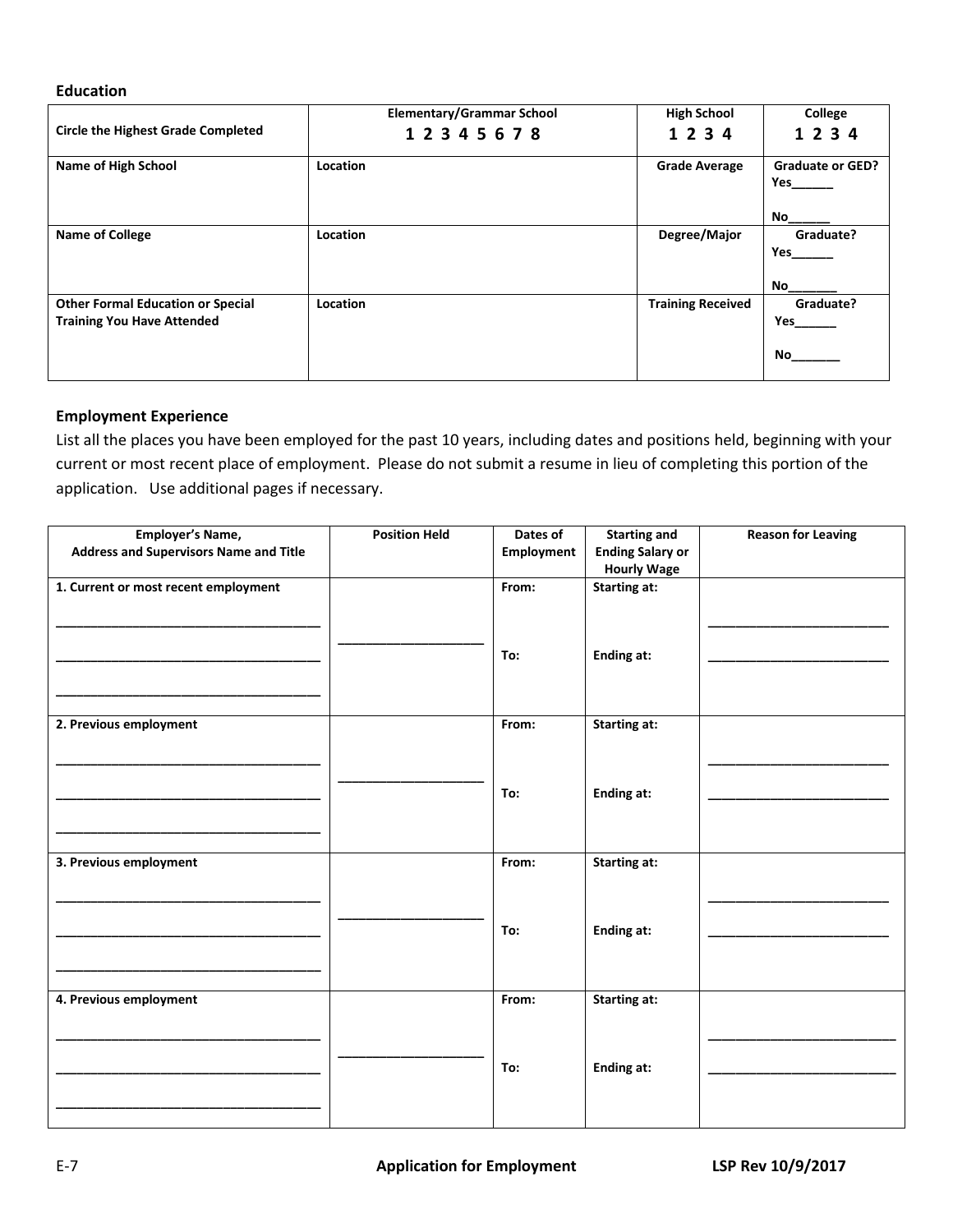## **Personal References (please list 2 personal references, excluding relatives)**

| Name | <b>Address</b> | <b>Telephone Number</b> |
|------|----------------|-------------------------|
|      |                |                         |
|      |                |                         |
|      |                |                         |
|      |                |                         |

## **Professional References (please list 2 supervisors/managers who you can attest to your professional ability)**

| Name           | <b>Address</b> | <b>Telephone Number</b> |
|----------------|----------------|-------------------------|
| 1              |                |                         |
| $\overline{2}$ |                |                         |
|                |                |                         |

### **Please answer the following questions:**

1. Are you able to perform the essential functions of the job for which you are applying? (Refer to job description). If you are able to perform the essential functions of the job, but will require a reasonable accommodation in order to do so, please simply answer "yes" without explanation.

\_\_\_\_\_\_\_\_\_\_\_\_\_\_\_\_\_\_\_\_\_\_\_\_\_\_\_\_\_\_\_\_\_\_\_\_\_\_\_\_\_\_\_\_\_\_\_\_\_\_\_\_\_\_\_\_\_\_\_\_\_\_\_\_\_\_\_\_\_\_\_\_\_\_\_\_\_\_\_\_\_\_\_\_\_\_\_\_\_\_\_\_\_\_\_\_\_\_\_\_\_\_\_\_\_\_\_\_ \_\_\_\_\_\_\_\_\_\_\_\_\_\_\_\_\_\_\_\_\_\_\_\_\_\_\_\_\_\_\_\_\_\_\_\_\_\_\_\_\_\_\_\_\_\_\_\_\_\_\_\_\_\_\_\_\_\_\_\_\_\_\_\_\_\_\_\_\_\_\_\_\_\_\_\_\_\_\_\_\_\_\_\_\_\_\_\_\_\_\_\_\_\_\_\_\_\_\_\_\_\_\_\_\_\_\_\_ \_\_\_\_\_\_\_\_\_\_\_\_\_\_\_\_\_\_\_\_\_\_\_\_\_\_\_\_\_\_\_\_\_\_\_\_\_\_\_\_\_\_\_\_\_\_\_\_\_\_\_\_\_\_\_\_\_\_\_\_\_\_\_\_\_\_\_\_\_\_\_\_\_\_\_\_\_\_\_\_\_\_\_\_\_\_\_\_\_\_\_\_\_\_\_\_\_\_\_\_\_\_\_\_\_\_\_\_ \_\_\_\_\_\_\_\_\_\_\_\_\_\_\_\_\_\_\_\_\_\_\_\_\_\_\_\_\_\_\_\_\_\_\_\_\_\_\_\_\_\_\_\_\_\_\_\_\_\_\_\_\_\_\_\_\_\_\_\_\_\_\_\_\_\_\_\_\_\_\_\_\_\_\_\_\_\_\_\_\_\_\_\_\_\_\_\_\_\_\_\_\_\_\_\_\_\_\_\_\_\_\_\_\_\_\_\_

Yes No (circle one)

If you circled No, please explain:

*NOTE: This question is not intended to elicit information about an applicant's disability. Please do not provide information about the existence of a disability, particular accommodations, or whether accommodation is necessary. These issues may be addressed as needed, at a later date, to the extent permitted by law.* 

2. Have you ever been convicted of a crime involving abuse, neglect or mistreatment of any person or theft and/or robbery? \_\_\_\_\_\_\_\_\_ Yes \_\_\_\_\_\_\_\_\_\_No

If you indicated "yes", please explain the nature and date of the conviction(s) below. A criminal conviction will not be an automatic bar to employment. The Little Sisters of the Poor will consider such factors as the nature, date and circumstances of the offense, the length of time since the offense occurred, the sentence, and any indications of rehabilitation, in determining whether the offense is relevant to the duties of the position applied for. For any convictions identified, please explain in detail the nature of the offense(s), the date(s) the offense(s) occurred, the sentence(s) imposed, and the type(s) of rehabilitation that occurred.

\_\_\_\_\_\_\_\_\_\_\_\_\_\_\_\_\_\_\_\_\_\_\_\_\_\_\_\_\_\_\_\_\_\_\_\_\_\_\_\_\_\_\_\_\_\_\_\_\_\_\_\_\_\_\_\_\_\_\_\_\_\_\_\_\_\_\_\_\_\_\_\_\_\_\_\_\_\_\_\_\_\_\_\_\_\_\_\_\_\_\_\_\_\_\_\_\_\_\_\_\_\_\_\_\_\_\_\_ \_\_\_\_\_\_\_\_\_\_\_\_\_\_\_\_\_\_\_\_\_\_\_\_\_\_\_\_\_\_\_\_\_\_\_\_\_\_\_\_\_\_\_\_\_\_\_\_\_\_\_\_\_\_\_\_\_\_\_\_\_\_\_\_\_\_\_\_\_\_\_\_\_\_\_\_\_\_\_\_\_\_\_\_\_\_\_\_\_\_\_\_\_\_\_\_\_\_\_\_\_\_\_\_\_\_\_\_ \_\_\_\_\_\_\_\_\_\_\_\_\_\_\_\_\_\_\_\_\_\_\_\_\_\_\_\_\_\_\_\_\_\_\_\_\_\_\_\_\_\_\_\_\_\_\_\_\_\_\_\_\_\_\_\_\_\_\_\_\_\_\_\_\_\_\_\_\_\_\_\_\_\_\_\_\_\_\_\_\_\_\_\_\_\_\_\_\_\_\_\_\_\_\_\_\_\_\_\_\_\_\_\_\_\_\_\_ \_\_\_\_\_\_\_\_\_\_\_\_\_\_\_\_\_\_\_\_\_\_\_\_\_\_\_\_\_\_\_\_\_\_\_\_\_\_\_\_\_\_\_\_\_\_\_\_\_\_\_\_\_\_\_\_\_\_\_\_\_\_\_\_\_\_\_\_\_\_\_\_\_\_\_\_\_\_\_\_\_\_\_\_\_\_\_\_\_\_\_\_\_\_\_\_\_\_\_\_\_\_\_\_\_\_\_\_ \_\_\_\_\_\_\_\_\_\_\_\_\_\_\_\_\_\_\_\_\_\_\_\_\_\_\_\_\_\_\_\_\_\_\_\_\_\_\_\_\_\_\_\_\_\_\_\_\_\_\_\_\_\_\_\_\_\_\_\_\_\_\_\_\_\_\_\_\_\_\_\_\_\_\_\_\_\_\_\_\_\_\_\_\_\_\_\_\_\_\_\_\_\_\_\_\_\_\_\_\_\_\_\_\_\_\_\_ \_\_\_\_\_\_\_\_\_\_\_\_\_\_\_\_\_\_\_\_\_\_\_\_\_\_\_\_\_\_\_\_\_\_\_\_\_\_\_\_\_\_\_\_\_\_\_\_\_\_\_\_\_\_\_\_\_\_\_\_\_\_\_\_\_\_\_\_\_\_\_\_\_\_\_\_\_\_\_\_\_\_\_\_\_\_\_\_\_\_\_\_\_\_\_\_\_\_\_\_\_\_\_\_\_\_\_\_ \_\_\_\_\_\_\_\_\_\_\_\_\_\_\_\_\_\_\_\_\_\_\_\_\_\_\_\_\_\_\_\_\_\_\_\_\_\_\_\_\_\_\_\_\_\_\_\_\_\_\_\_\_\_\_\_\_\_\_\_\_\_\_\_\_\_\_\_\_\_\_\_\_\_\_\_\_\_\_\_\_\_\_\_\_\_\_\_\_\_\_\_\_\_\_\_\_\_\_\_\_\_\_\_\_\_\_\_ \_\_\_\_\_\_\_\_\_\_\_\_\_\_\_\_\_\_\_\_\_\_\_\_\_\_\_\_\_\_\_\_\_\_\_\_\_\_\_\_\_\_\_\_\_\_\_\_\_\_\_\_\_\_\_\_\_\_\_\_\_\_\_\_\_\_\_\_\_\_\_\_\_\_\_\_\_\_\_\_\_\_\_\_\_\_\_\_\_\_\_\_\_\_\_\_\_\_\_\_\_\_\_\_\_\_\_\_